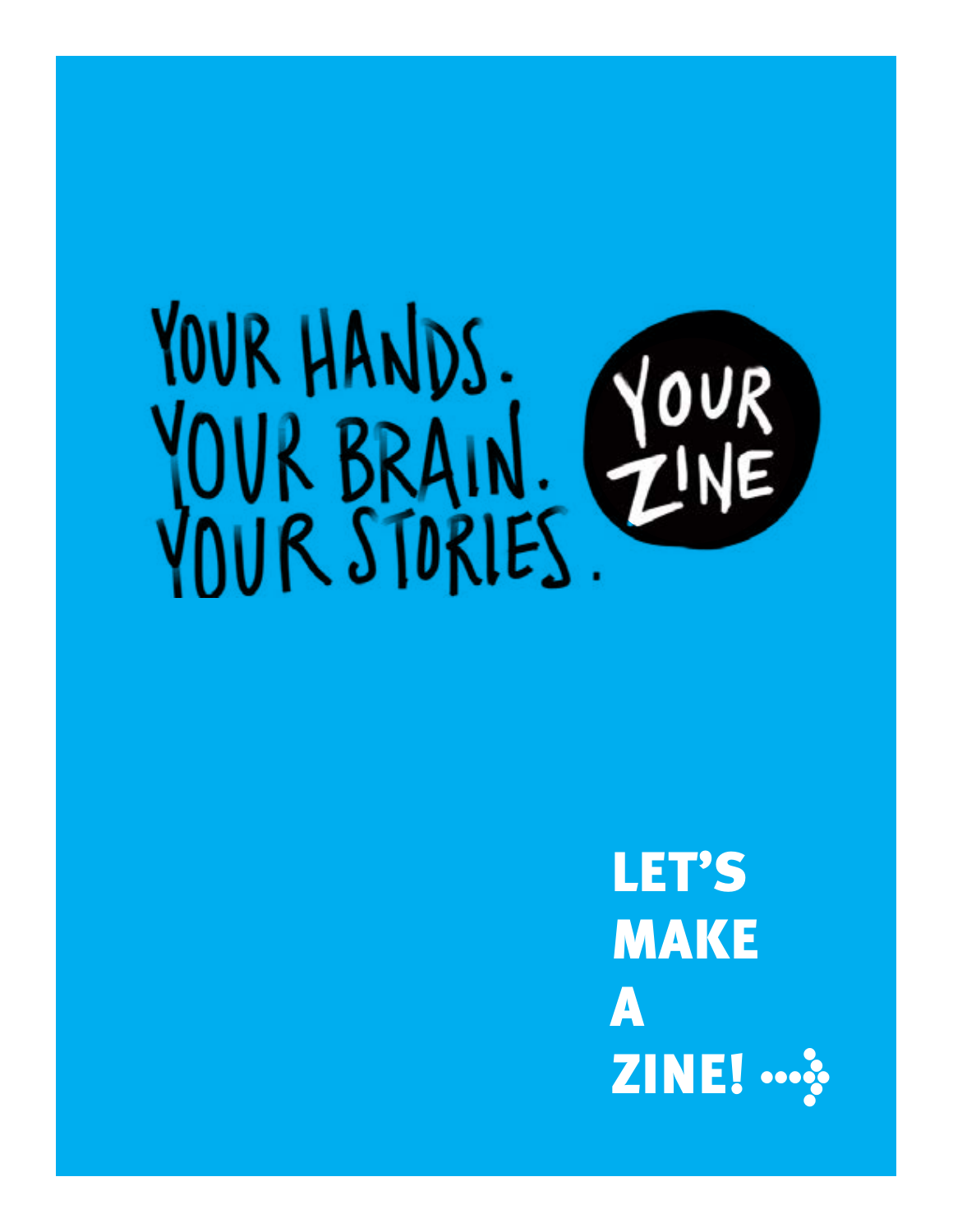# **What is a Zine?**

Zines are small publications that are created by individuals and fueled by independent vision! In other words, zines are made by ordinary people about the things they love, and the ideas close to their hearts.

A zine can be any size or shape but is usually copied or printed and stapled together like a booklet. It could be bound with a rubber band, yarn, or string. It might include drawings, comics, articles, interviews, or anything one can imagine.



Here are some recent zines I've seen:

- A zine about bathrooms
- A zine featuring pictures of cats and words of encouragement
- A zine that explores the life and work of a Japanese wrestler
- A zine dedicated to reviews of every single pizza shop in New York!

Though these are examples of zines that are about something, a zine doesn't have to be about anything specific. Include whatever you want! An interview with your grandpa, drawings of your junk mail, an essay on politics, a comic about how you are feeling these days. It's all ok!

## **Zines build connections!**

A zine is written and designed for a reader. They're published in small quantities and can be sold, shared, or traded. Most zines are a few dollars if they are sold.

Reading a zine feels like an intimate experience, like you are getting to know someone. Sometimes it feels like you are reading a letter from a friend. That kind of human connection is powerful!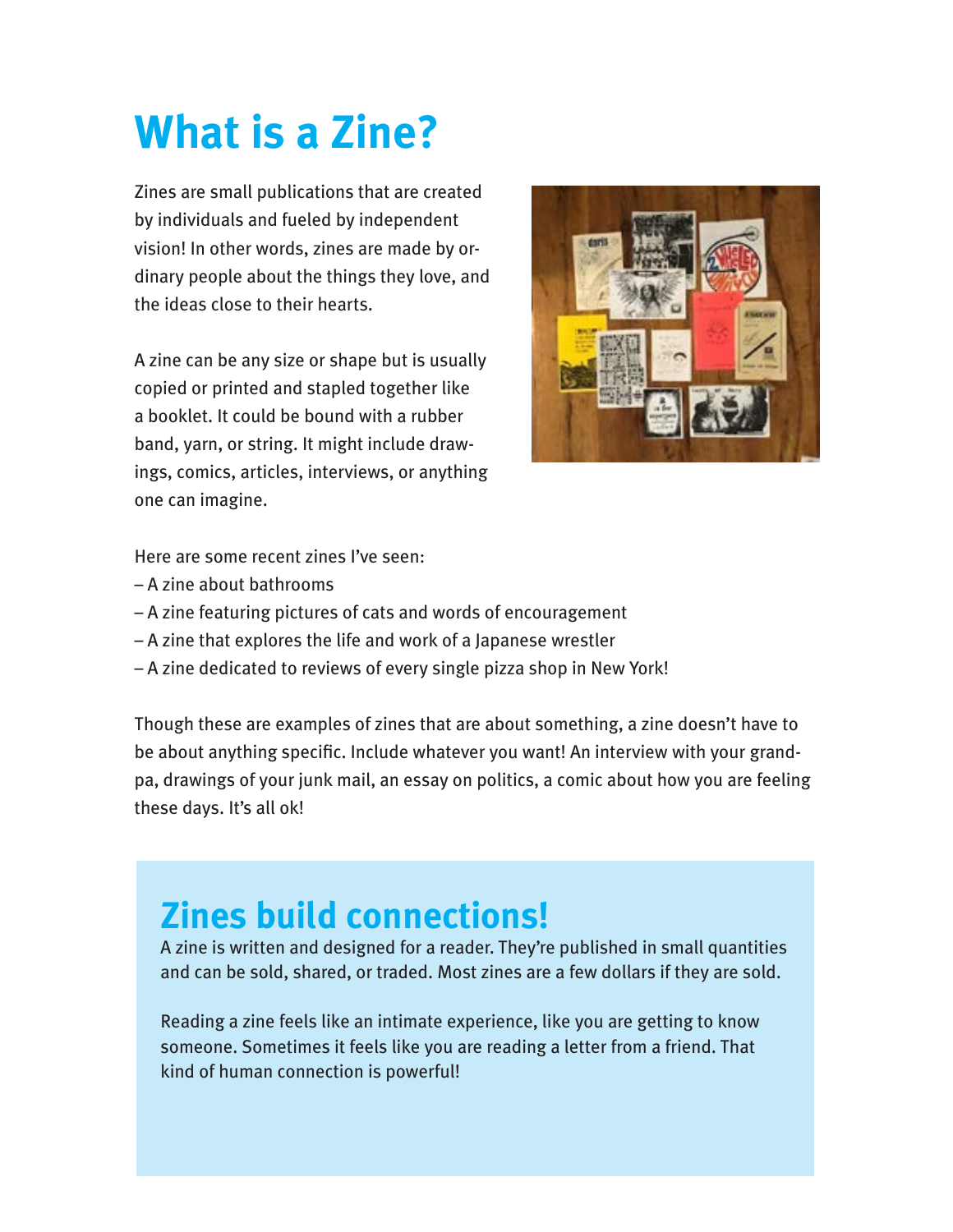# **Where should you start?**

What's on your mind these days? What are your best stories to tell? What do you want to teach someone? Is there something you'd like to explore? Who would you like to interview? What do you love right now? What do you dislike? Brainstorm a list of things you might be interested in including in your zine.

## **Gather supplies**

One of the beautiful things about making zines is that it brings us back to using our hands. Zines are cut and pasted together, with glue and tape and scissors. Things can be imperfect and raw and messy in a way that conveys a lot about the creator. What your hands and your brain do together is unique and special.

Of course, there are some who might prefer designing on a computer, but consider leaving all that behind for the pleasure of rediscovering what you can do without screens. Or perhaps you combine the two approaches in a way that pleases you!

## You might need:

Glue stick **Scissors** Tape

Pens, sharpies, etc. (Black is best unless you plan to work in color just know it is more money to print full-color zines!)

Images—photos, magazines or books, stamps, or any kind of pictures you find… I love this web site full of illustrations from the past: <https://etc.usf.edu/clipart/>

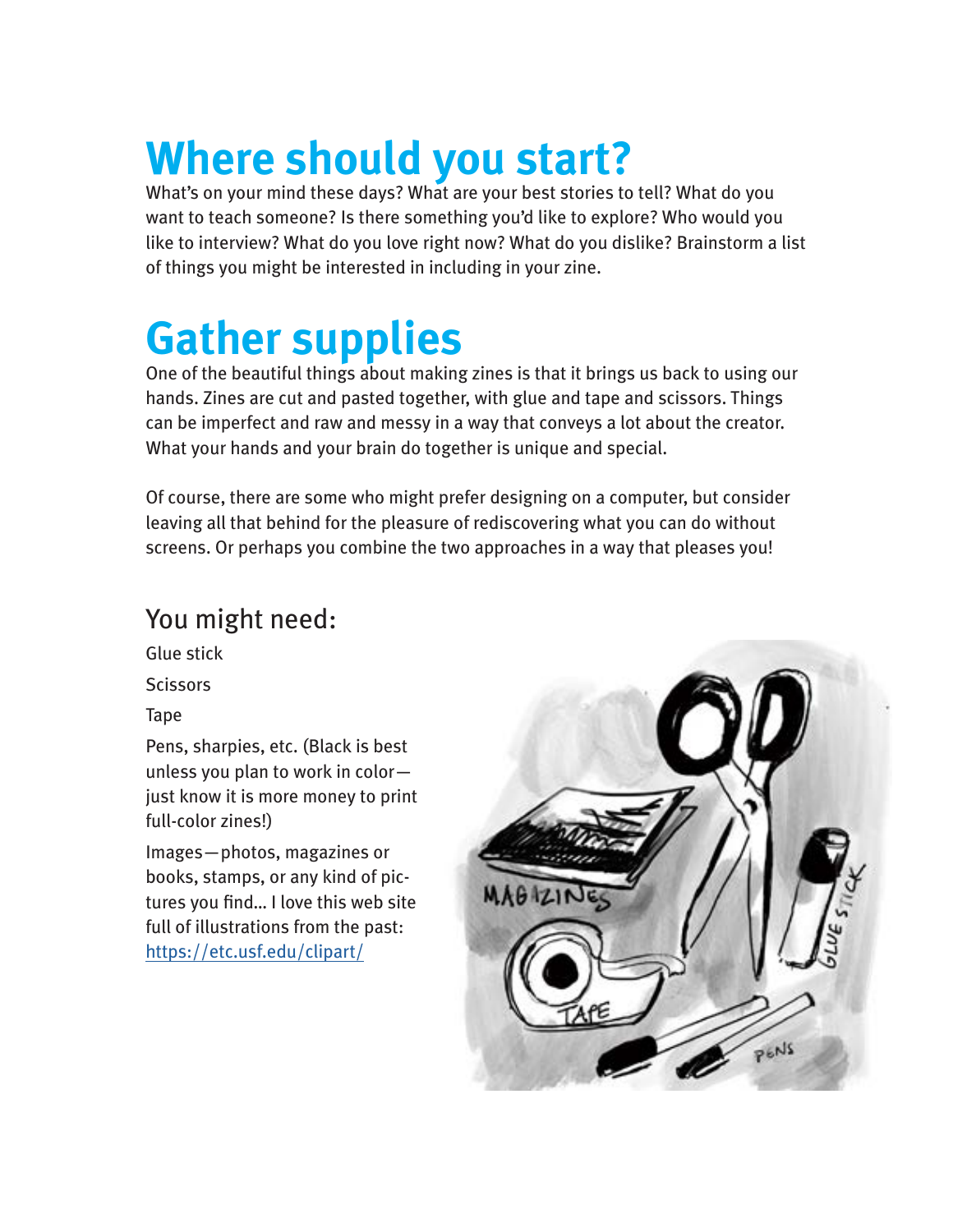## **A CHALLENGE: Make A One-Page Mini Zine**

This type of zine is excellent because it is cheap to create lots of copies! It uses a single sheet of paper and needs no stapling—and from that one piece of paper, you can create an 8 page zine. And yet, you can create an experience for your reader that is rich and satisfying, even in a small space!

Here is [a link that will show you how to make](https://www.readbrightly.com/how-to-make-zine/)  [one!](https://www.readbrightly.com/how-to-make-zine/) (It is by Celia C. Pérez, the author of *The First Rule of Punk*!)

- 1. Fold your paper across the long side (known to some of you as "hot dog style"), then unfold. Then fold the short way across "hamburger style." Fold that hot dog style. Unfold! Do you have 8 equal sections?
- 2. OK. Fold along the crease to get back to hamburger style! Use your scissors to cut from the folded edge of the paper (A) to point B.
- 3. Unfold again! Your paper has a horizontal slit in it. Fold it lengthwise (hot dog style). Hold your folded sheet paper and push your hands together. Squeeze! The slit in your paper should bow outwards into a diamond shape!
- 4. Crease the pages and you have a small booklet, a mini zine.
- 5. Get to work filling your 8 pages! Be sure to leave about  $1/4$  inch along the outer edge of the paper— it will get cut off when copying.
- 6. Unfold your zine.
- 7. Make copies!

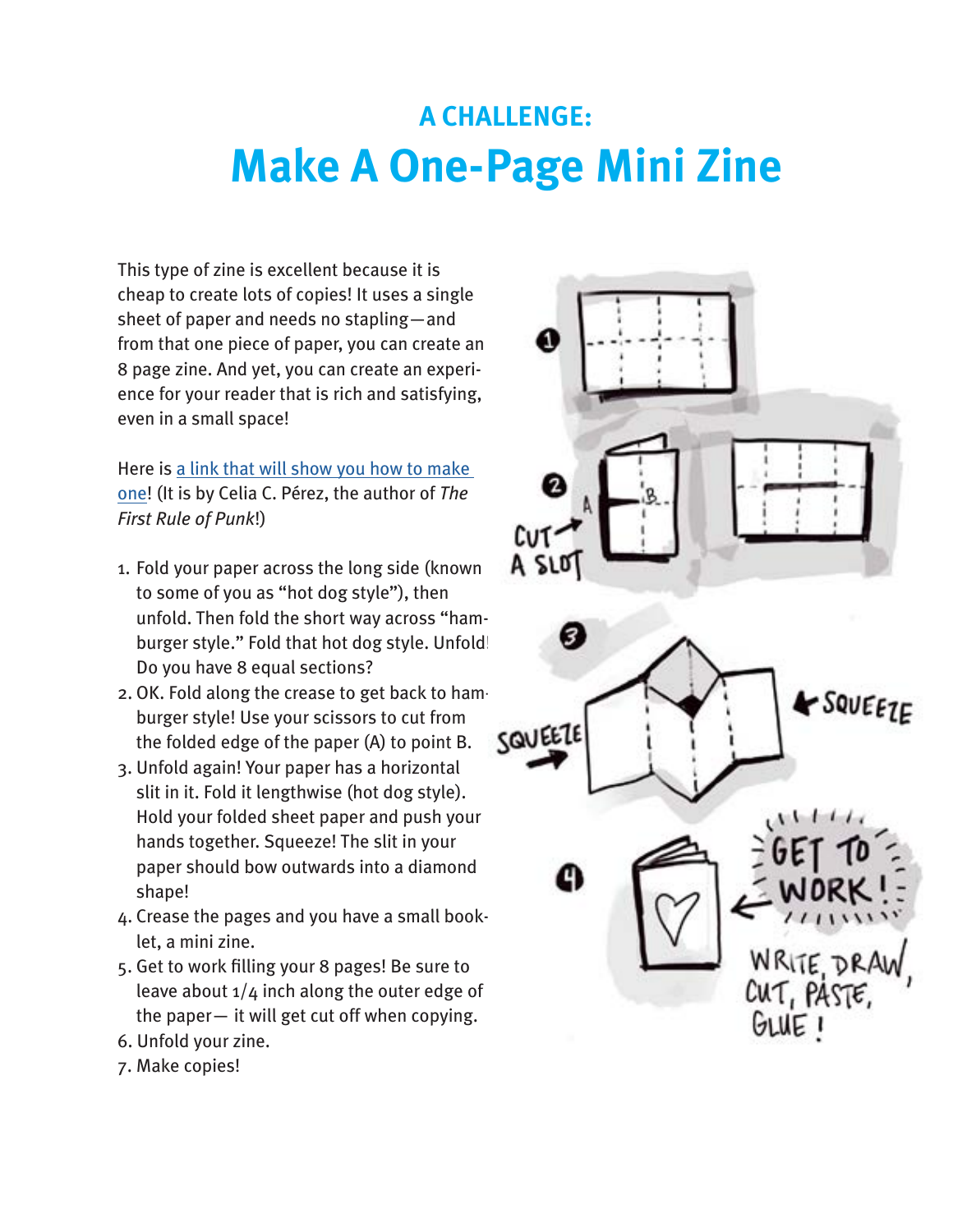## **A CHALLENGE: Make A Bigger Zine**

This type of zine is a more complex challenge. You should know that making a zine involves sweat and sometimes tears! It is hard work! You will get carried away while writing, drawing, cutting, and pasting. You might feel giddy as this new and powerful thing that you made takes shape. You might struggle at times too! This is part of the process: it isn't easy, and it shouldn't be. Creating anything from nothing is hard work.

#### **Here is the secret.**

There are no instructions. No one can tell you how to do this. Be an agile problem solver! Approach this project in a way that makes sense to you.

### **You could:**

- Fold a few sheets of paper in half and start a list of how you might fill the pages. Then you could get started, building pages on those sheets of paper.
- Figure out a name for your zine and make your cover.
- Call a few friends and get them to promise to write or draw something to help you fill your pages. Give them a deadline or you'll never get it! Be prepared to nag!
- Open a word document and start writing. Or pick up a pen and start writing.



#### **Hints:**

- Be sure to leave about  $1/4$  inch margin around each page. When you copy or scan this, you don't want the edges of things to get cut off.
- Numbering the pages helps to keep them in order.
- Every copier or scanner is different. It's always hard figuring out how to get your zine printed! It will require trial and error. Being prepared for it to be hard helps though… (Sometimes people get fancy and just take it to a copy store where they will help you.)
- To staple a zine that is half of regular letter sized paper, you'll need a special long-armed stapler to reach the center. They are available at office supply stores. If you don't have one, find another way!
- Give yourself a deadline—or else the project may not get done! A little fear stokes the fires of creativity.

**Are you done? Now your zine has a life of its own!** When your zine is complete, share, sell, or trade it! As you do, the thing that you made, your zine, will come alive in the world, traveling from friend to neighbor to stranger.